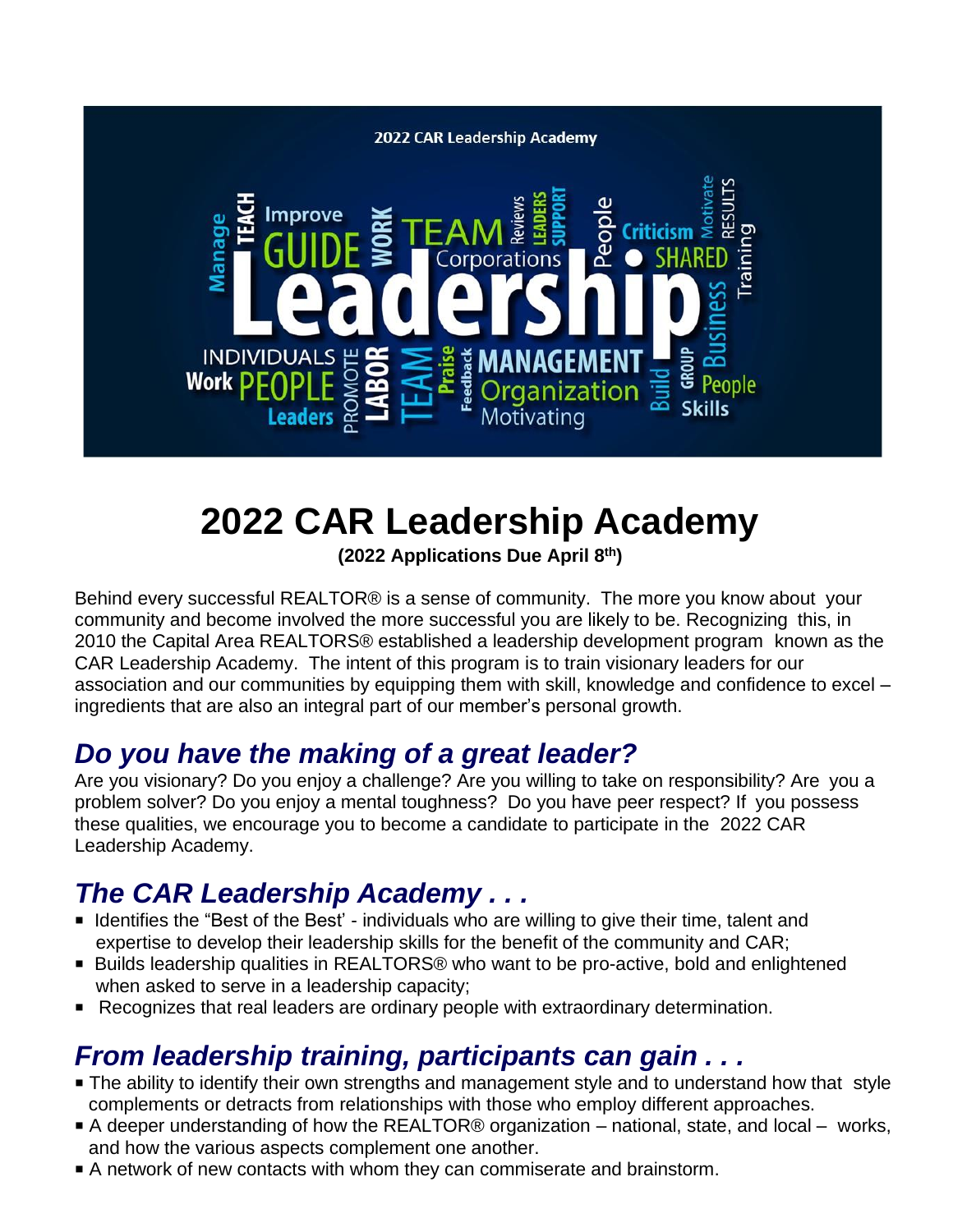# **CAR Leadership Academy**

When participants leave the Academy, they take with them valuable skills they can apply in their business and personal lives. Those business-building leadership skills are an attractive incentive for many members to volunteer in their community and their association by taking on leadership roles. While graduation from the Academy will not guarantee anyone preference in future committee appointments, the CAR Leadership Academy helps participants improve their leadership skills to address the challenges that their businesses and associations face.

### *Hear What Some of our Past Graduates Had to Say!*

*"I loved Leadership Academy! Not only did it prepare me for my role in leadership at CAR, but it enlightened me to the resources AND responsibilities I have as a professional to serve my clients with all that's available within our associations and the community." ~ CAR Past President Suzie Sables Duff, RE/MAX Professionals*

*"Having been a new agent, this experience was extremely rewarding! The various sessions of the CAR Leadership Academy gave me the skills to both grow my business and appreciate all that CAR has to offer."* ~ *Dominic Campo, Campo Realty*

*"Personally, and professionally a tremendously rewarding program! From the relationships formed and strengthened, the personal growth and development involved, and the insights into the inner workings of our Association, I couldn't have had a better experience!" ~ Brad Dyer, Town & Country Bank Mortgage Services, Inc.*

### *Program Content & Events (Topic areas are subject to change)*

- **Special Kick-off Reception: Mingle with Work Group members, past Graduates & Directors** *(May 26, 2022 | 4:30p—6:30p at CAR)*
- **Session I: CAR and its Crucial Role**

*(June 2, 2022 | 9:00a—1:00p)*

- **Session II: 21st Century Leadership**  *(June 7, 2022 | 9:00a—1:00p)*
- **Session III: Government in Action: City Hall** *(July 12, 2022 | 4:00p—8:30p EVENING SESSION)*
- **Session IV: Public Relations & Effective Communications** *(July 26, 2022 | 12:15p—4:45p)*
- **Session V: Advocacy & Protecting Your Business: The Statehouse**  *(\*August 2, 2022 | 8:15a-12:30p)*
	- *\* This date is tentative and may change based on availability of the elected officials.*